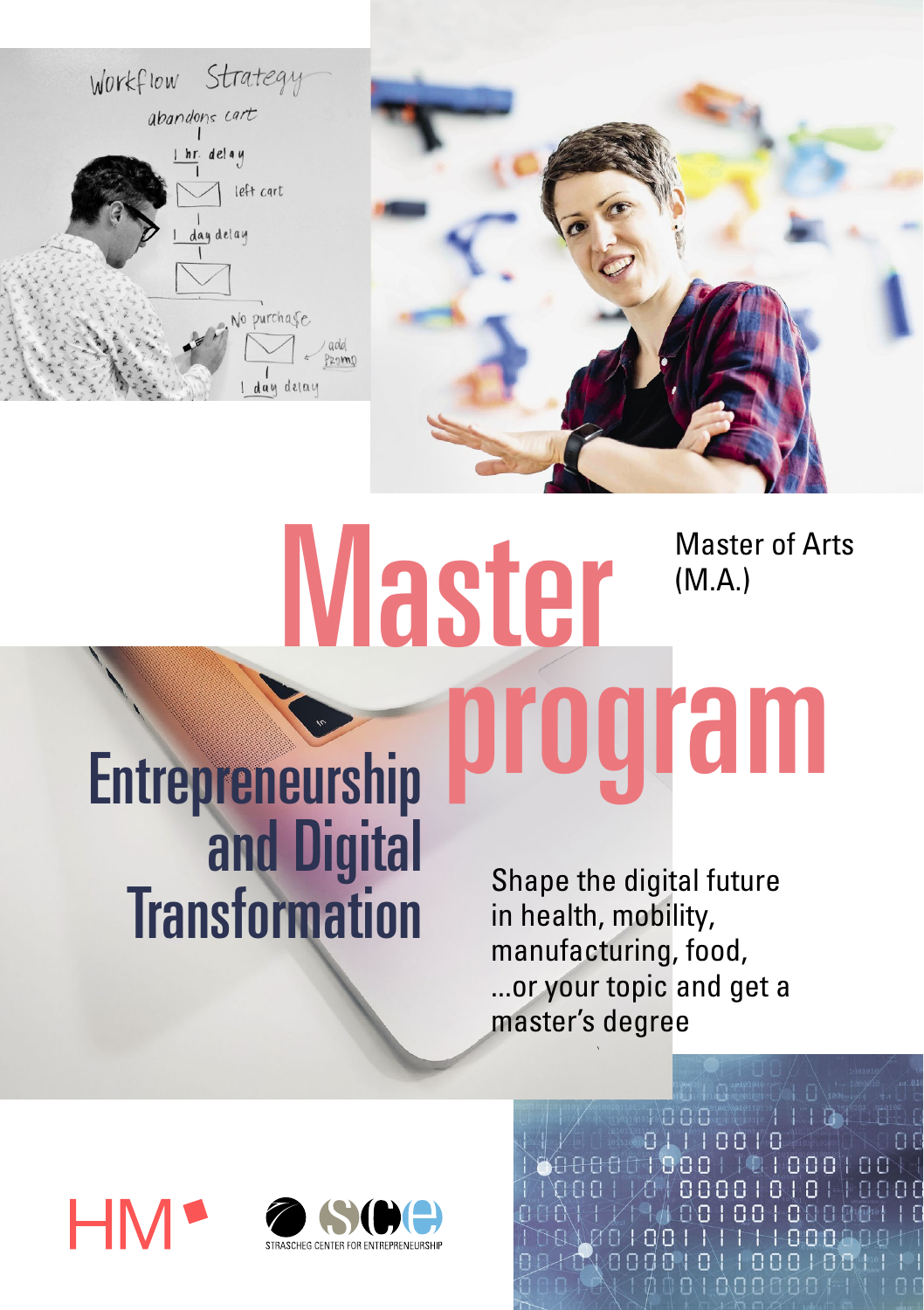## Designing digital solutions in health, mobility, food or your topic

Digital technologies such as Artificial Intelligence, Internet of Things, or Blockchain will continue to revolutionize business models of established industries. Many startups build their value proposition on these new technologies. According to a PWC study from 2018 the contribution of digitization and smart automation to global GDP is expected to be about US\$15 trillion by 2030. This digital revolution asks for qualified employees and passionate founders to design innovative solutions that improve our business and personal lives.

Your key benefits

- $\rightarrow$  project work at the core
- $\rightarrow$  interdisciplinary international teams
- $\rightarrow$  individualized study plan
- $\rightarrow$  safe environment for experimentation
- $\rightarrow$  building strong networks

The interdisciplinary master program Entrepreneurship and Digital Transformation is a cooperation between Munich University of Applied Sciences (MUAS) and its affiliate institution, the Strascheg Center for Entrepreneurship (SCE).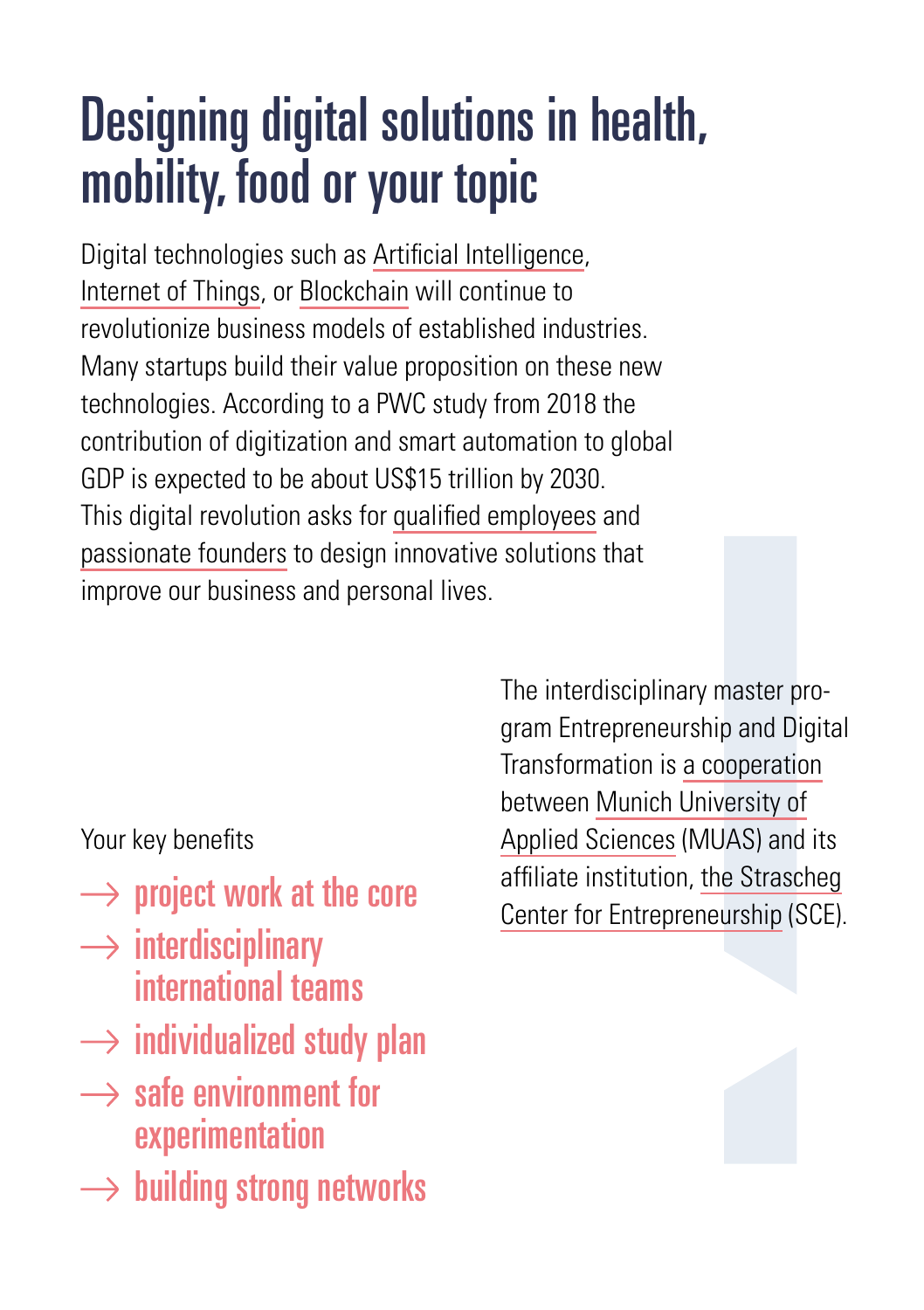## Unique approach

- open access for motivated students from different study backgrounds from all over the world
- work in interdisciplinary teams on your projects over the period of three semesters
- gain practical experiences on how to create and implement innovative solutions in the digital era
- deepen your knowledge on entrepreneurship, digital technologies and business models
- visit complementary master modules through multi-faculty framework

## Career opportunities

The study program paves the way to start your own business as a founder or co-founder.

As graduates of the master program you will also be qualified to find employment as intrapreneurs in established companies, e.g. developing digital products or services, or shaping digital strategies.

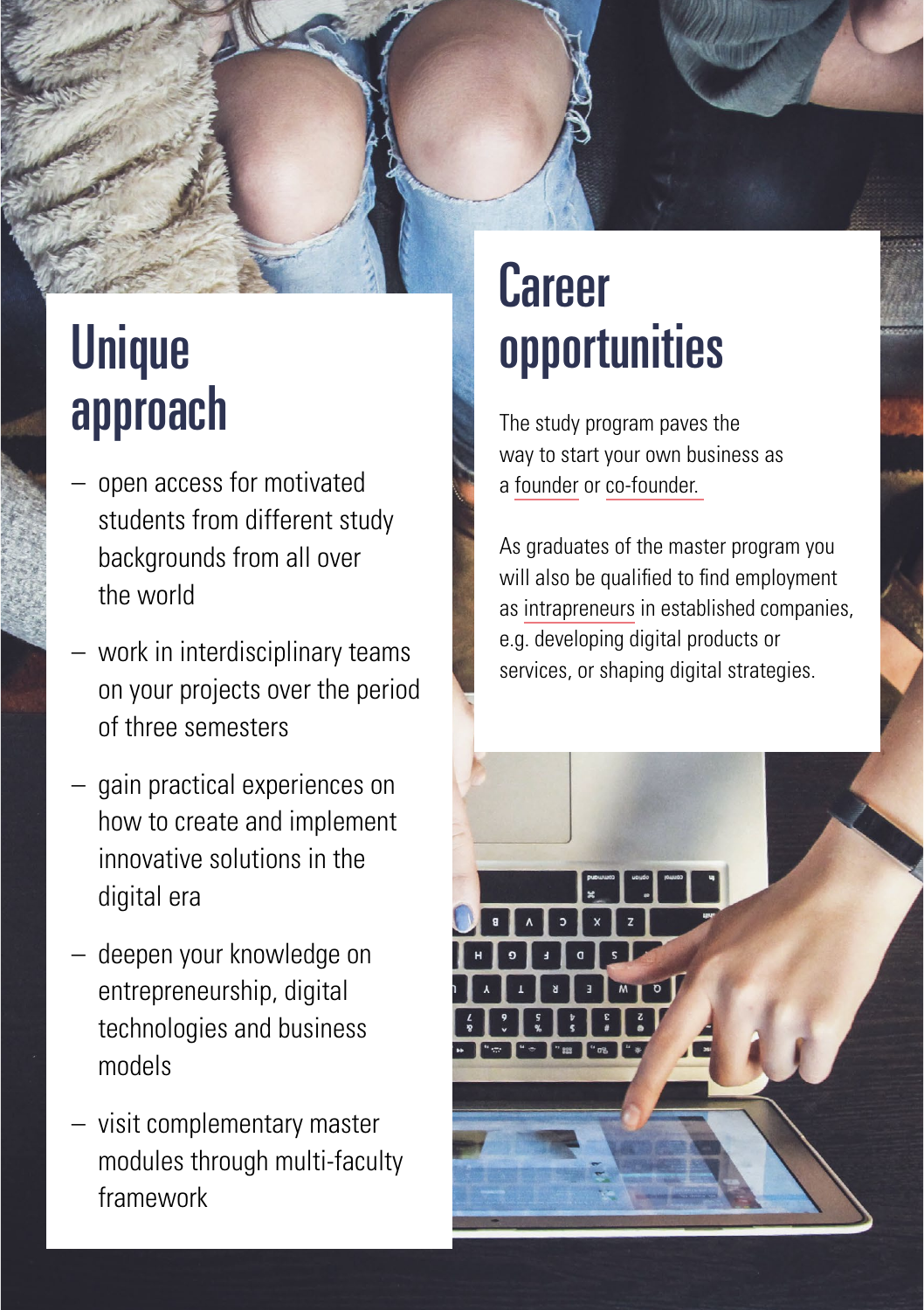# Your personal career path

Do you see yourself as the founder of your own business? Do you want to lead innovation projects in corporations to success?

## Then this is the right master program for you!

#### Admission requirements include:

- a university degree awarded after at least six semesters of study (180 ECTS)
- evidence of good English skills (B2)
- successful passing of application interview

More information on detailed application requirements and process:

www.hm.edu/deepdive

## MOOC

*<u>draduation</u>* 

#### Take part in our Open Online Course

Entrepreneurship and Digital Transformation to explore the topics, get inspired by

30+ speakers, and prepare for the interviews. Sign up at www.deepdive.school

### **semester**

Introduction to basics on entrepreneurship and digital technologies. Get started with your start-up or corporate innovation project.

Push your project to sucess. Validate your solution and business model. **semester** 

**semester** 

Document the complete approach and findings of your project work with a seleced research focus.

> Master of Arts (M.A.) in Entrepreneurship and Digital Transformation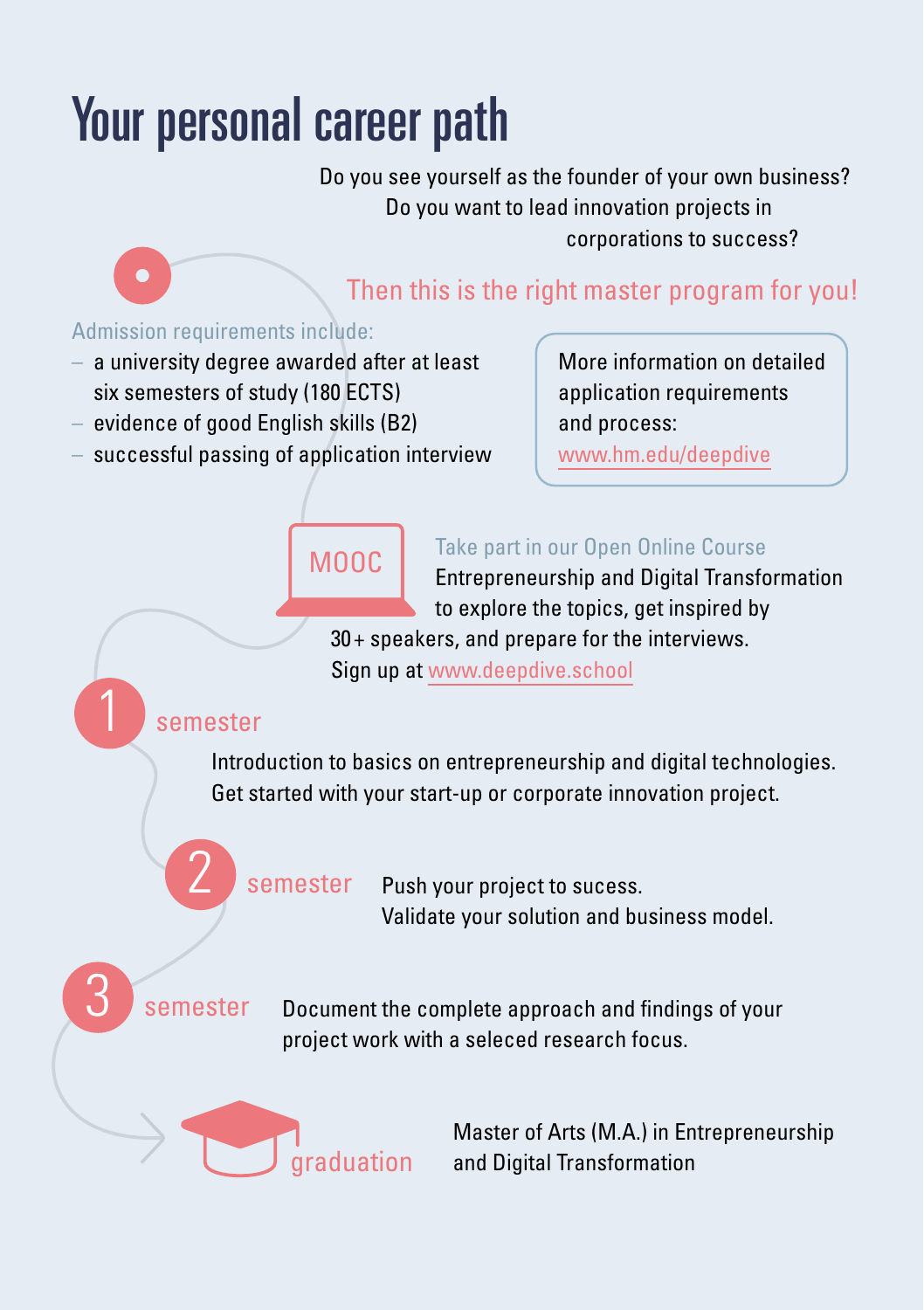# Curriculum overview

You must complete a total of 90 credits to graduate from the program. The curriculum consists of compulsory courses on entrepreneurship and digital technologies as well as electives from the master programs of the participating faculties. The centerpiece of the program is the project work that is either a start-up or corporate innovation project.

| sem      | Project I<br>15 ECTS                      | Entrepreneur-<br>ship I<br>5 ECTS  | Digital<br><b>Technologies</b><br>6 ECTS           | Elective modules<br>min. amount of<br>8 ECTS |
|----------|-------------------------------------------|------------------------------------|----------------------------------------------------|----------------------------------------------|
| sem      | Project II<br>15 ECTS                     | Entrepreneur-<br>ship II<br>6 ECTS | <b>Digital Business</b><br><b>Models</b><br>5 ECTS |                                              |
| З<br>sem | <b>Master thesis</b><br>seminar<br>5 ECTS |                                    | <b>Master thesis</b><br>25 ECTS                    |                                              |
| Total    |                                           |                                    |                                                    | 90 ECTS                                      |

For detailed information on course content visit www.hm.edu/deepdive

## Projects and mentors

Depending on your personal interests and qualification you will be assigned to either the entrepreneurship or the intrapreneurship project. The entrepreneurship project is for individuals who want to implement their own digital business ideas or take part as co-founders. Students in the intrapreneurship project will develop innovative solutions to specific digital challenges submitted by companies. Each project team will be supported by both a professor and a start-up coach.